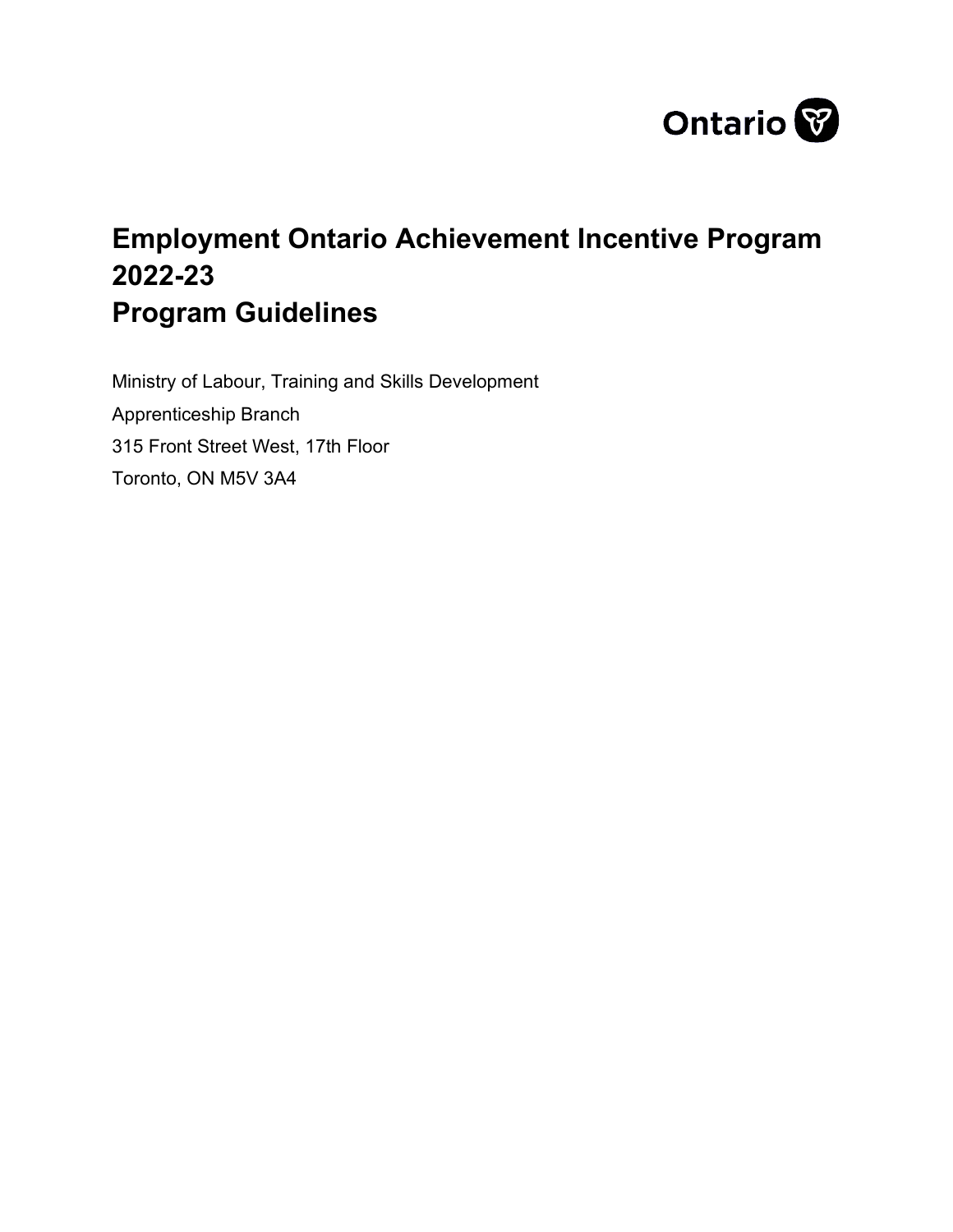# **Table of Contents**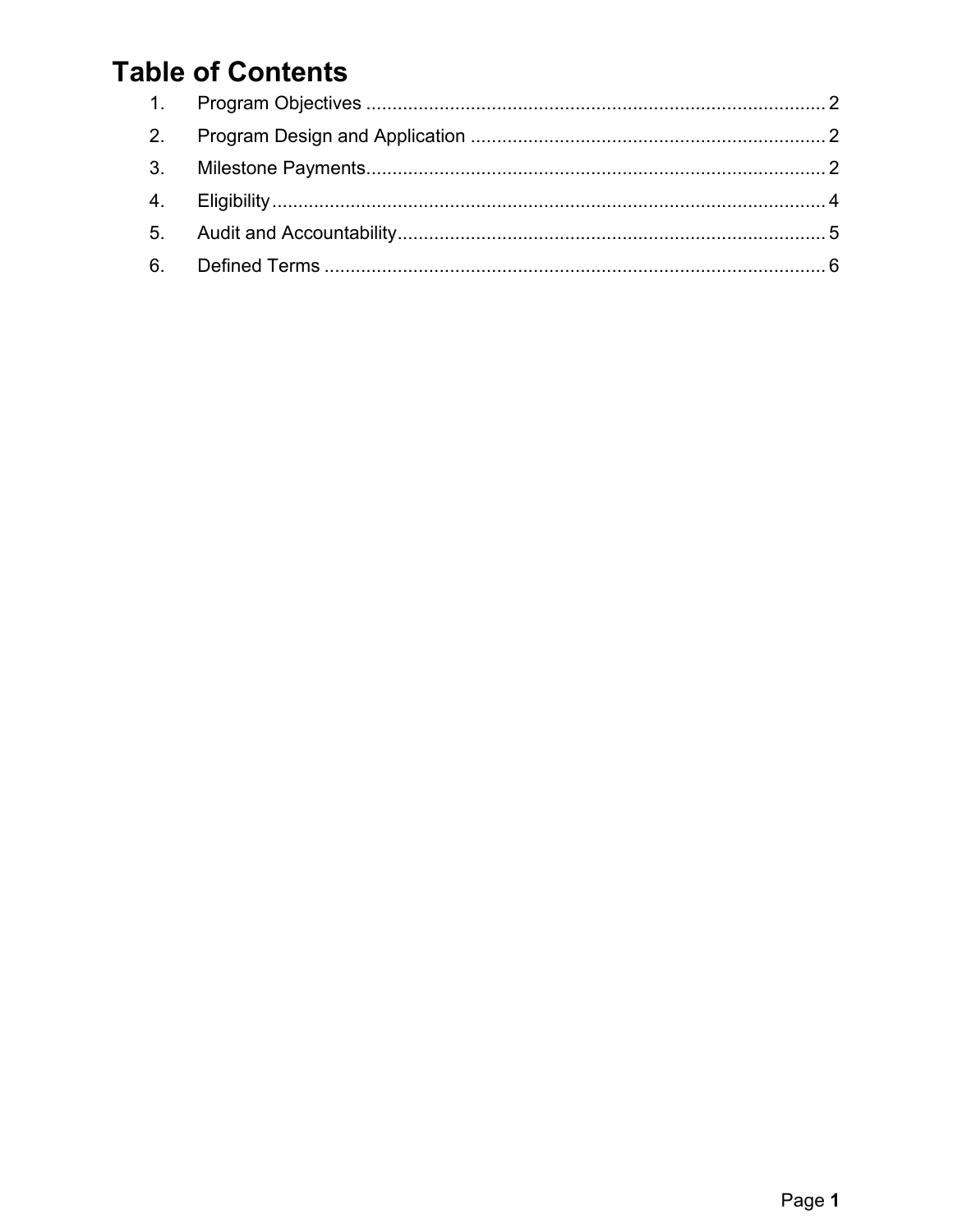### <span id="page-2-0"></span>**1. Program Objectives**

The Achievement Incentive program supports employers, including those in group sponsor arrangements, by providing a financial incentive when apprentices meet specific training and certification milestones. The program aims to address the anticipated labour gaps and barriers faced by both sponsors and apprentices by:

- Helping sponsors address skills shortages, increase apprenticeship training progression and completion, and offset hiring, on-boarding, and training costs.
- Increasing the number of apprentice registrations, including those from underrepresented groups.
- Providing a financial incentive to facilitate apprenticeship progression and increase certification rates.
- Addressing employment-related apprenticeship training barriers such as lay-offs and the scarcity of trainers/journeypersons in trades subject to ratios.

### <span id="page-2-1"></span>**2. Program Design and Application**

Milestone payments will be provided to employers for apprentice trade progression and completion retroactive to April 1, 2020. Enhanced milestone payments, including a new registration milestone payment, will be provided to employers that sponsor new youth (under the age of 25) and underrepresented apprentices (female, transgendered, Francophone, Indigenous, newcomer, person with a disability and/or racialized) retroactive to April 1, 2022 (see Table 1 for further details). Eligible sponsors will be provided with an email notification from the ministry when apprentices meet AI program milestones prior to being issued payment.

In the initial email notification, eligible sponsors identified in the EOIS-APPR system will be provided with a web-link to complete and submit an electronic application through a secure domain. This will be a one-time application where eligible sponsors will provide their trade, business and banking information once. In exceptional circumstances, a paper application can be made available through the [local apprenticeship](https://www.ontario.ca/page/employment-ontario-apprenticeship-offices) office.

Eligible sponsors will have up to 180 days from the EOIS-APPR notification date to apply for the AI program and receive milestone payments.

The AI program will be delivered through the Employment and Training Division (ETD).

#### <span id="page-2-2"></span>**3. Milestone Payments**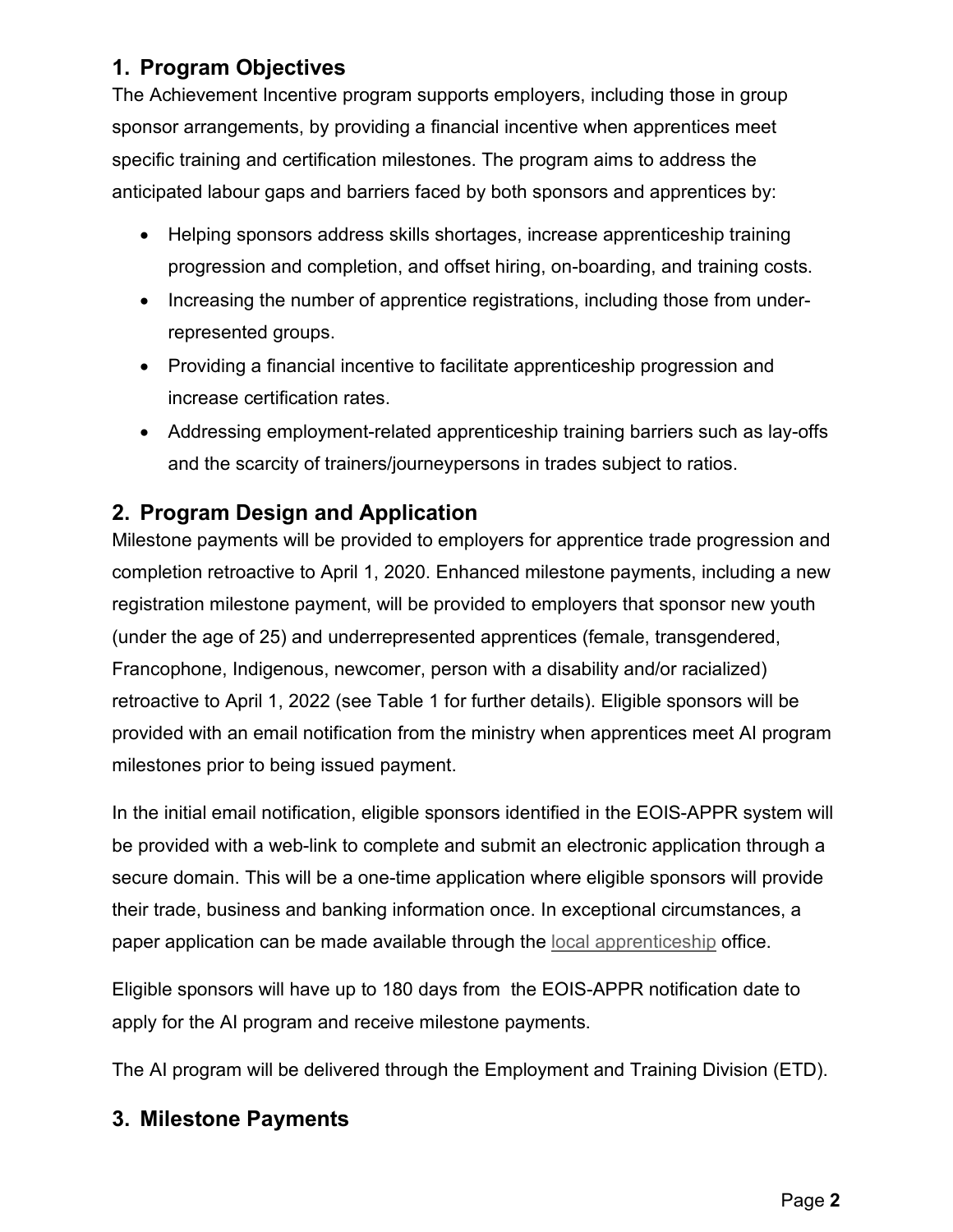The AI program will offer **up to \$17,000 to eligible sponsors** for each new/existing apprentice, which includes:

- **As of April 1, 2022, a new \$1,000 registration payment** for each new youth apprentice and/or a **\$1,000 registration payment** for each new apprentice that self-identifies as being part of an under-represented group (for a maximum of \$2,000, if applicable).
- **\$1,000 milestone payments** for each level of in-class training successfully completed by the apprentice, which includes those who are exempt as part of the ministry's Prior Learning and Assessment Recognition (PLAR) policy.
	- o **As of April 1, 2022, payment increases by an additional \$1,000** per level for each youth apprentice and/or **an additional \$1,000 payment** per level for each apprentice that self-identifies as being part of an underrepresented group (for a maximum of \$12,000, if applicable).
- **Additional \$1,000 payment** once the apprentice obtains the **highest attainable certification** in their respective trade (i.e., Certificate of Apprenticeship (CofA) and, where applicable, Certificate of Qualification (CofQ)).
	- o **As of April 1, 2022, payment increases by an additional \$1,000** for each youth apprentice and/or **an additional \$1,000 payment** for each apprentice that self-identifies as being part of an under-represented group (for a maximum of \$3,000).

Table 1 below includes detailed information on AI milestone payments and mandatory minimum apprentice registration periods, which begin from the initial registration date in the trade as indicated in the RTA.

| <b>Al Milestone</b>          | <b>Incentive</b><br><b>Amount</b><br>(as of April 1,<br>2020) | <b>Amount for</b><br>Youth<br><b>Apprentices</b><br>(as of April 1,<br>$2022$ <sup>*</sup> | <b>Amount for</b><br><b>Under-</b><br>represented<br><b>Apprentices</b><br>(as of April 1,<br>$2022$ <sup>*</sup> | <b>Mandatory</b><br><b>Minimum</b><br><b>Apprentice</b><br><b>Registration</b><br><b>Period</b> |
|------------------------------|---------------------------------------------------------------|--------------------------------------------------------------------------------------------|-------------------------------------------------------------------------------------------------------------------|-------------------------------------------------------------------------------------------------|
| Registration<br>payment      | N/A                                                           | \$1,000                                                                                    | \$1,000                                                                                                           | 45 Days                                                                                         |
| Level 1 In-Class<br>Training | \$1,000                                                       | \$1,000                                                                                    | \$1,000                                                                                                           | 12 Months                                                                                       |

| Table |  |
|-------|--|
|-------|--|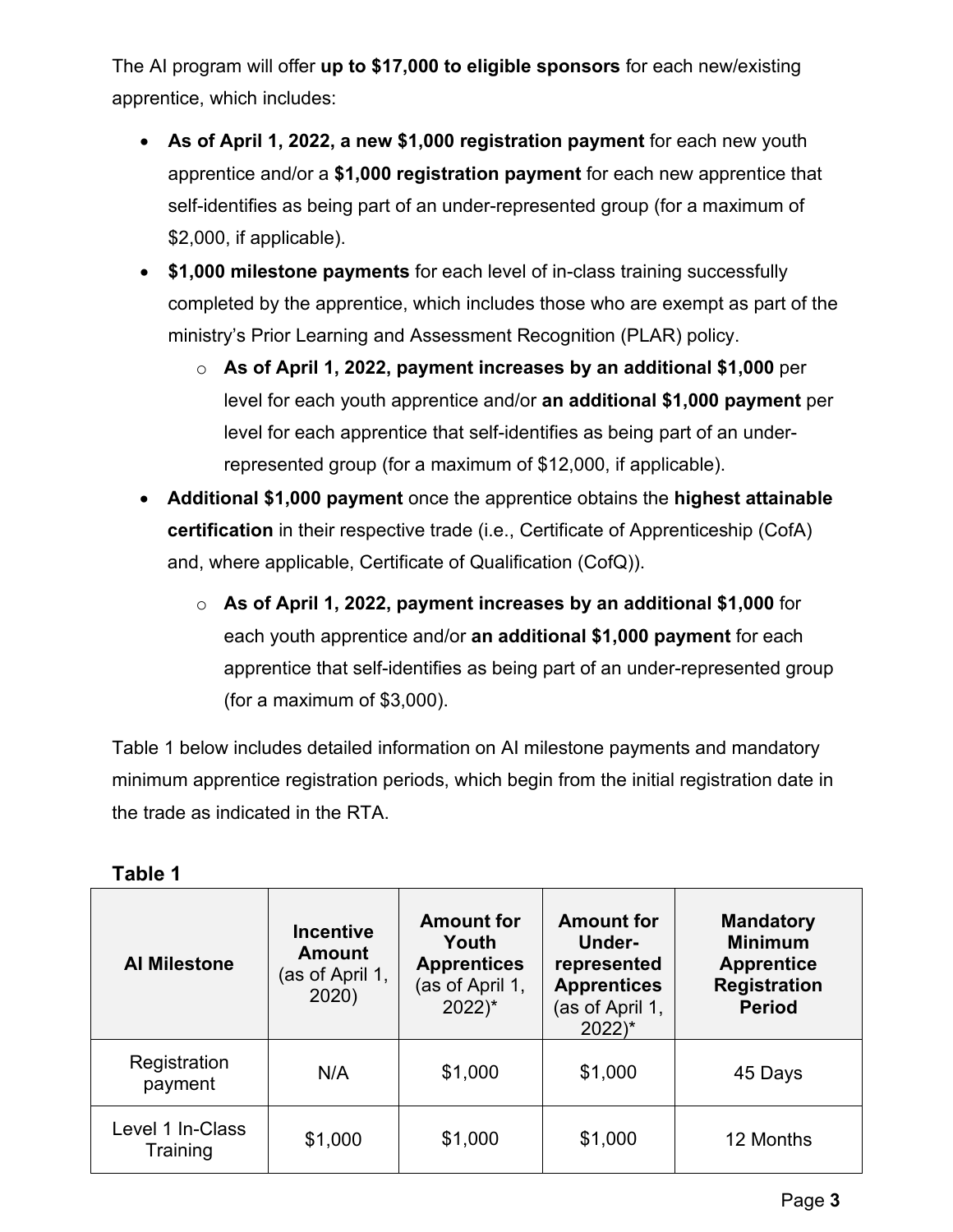| Level 2 In-Class<br>Training                                                                   | \$1,000 | \$1,000 | \$1,000 | 18 Months      |
|------------------------------------------------------------------------------------------------|---------|---------|---------|----------------|
| Level 3 In-Class<br>Training                                                                   | \$1,000 | \$1,000 | \$1,000 | 24 Months      |
| Level 4 In-Class<br>Training                                                                   | \$1,000 | \$1,000 | \$1,000 | 30 Months      |
| <b>Highest Attainable</b><br><b>Trade Certification</b><br>(CofA or where<br>applicable, CofQ) | \$1,000 | \$1,000 | \$1,000 | Not Applicable |

\*Employers who hire and train a new youth apprentice who also self-identifies as being from an underrepresented group will qualify for all payments for that milestone (e.g. Level 1 completion = \$3,000)

## <span id="page-4-0"></span>**4. Eligibility**

In order to qualify for the AI program, applicants must meet the following criteria:

- Be a corporation or unincorporated businesses that is subject to Ontario income taxes;
- Have a Federal/Ontario Business Number;
- Have an address or permanent work site in Ontario;
- Be an approved ministry sponsor for apprenticeship;
- Have registered a training agreement with an apprentice in a prescribed trade regulated under Building Opportunities in the Skilled Trades Act, 2021(BOSTA).

To be eligible for **registration payments** for youth and underrepresented apprentices, ministry-approved sponsors must:

- Be the first sponsor to sign an RTA for that individual.
- Have held an RTA with the apprentice for a minimum of 45 consecutive days.
- Ontario Youth Apprenticeship Program (OYAP) placement employers, who sponsor an OYAP participant through an RTA during the program, are eligible to receive the registration milestone payment once the minimum 45-day registration period has been reached.

The following requirements must be met for all other milestone payments:

• Ministry-approved sponsors must have held an RTA with the apprentice for a minimum of 30 days;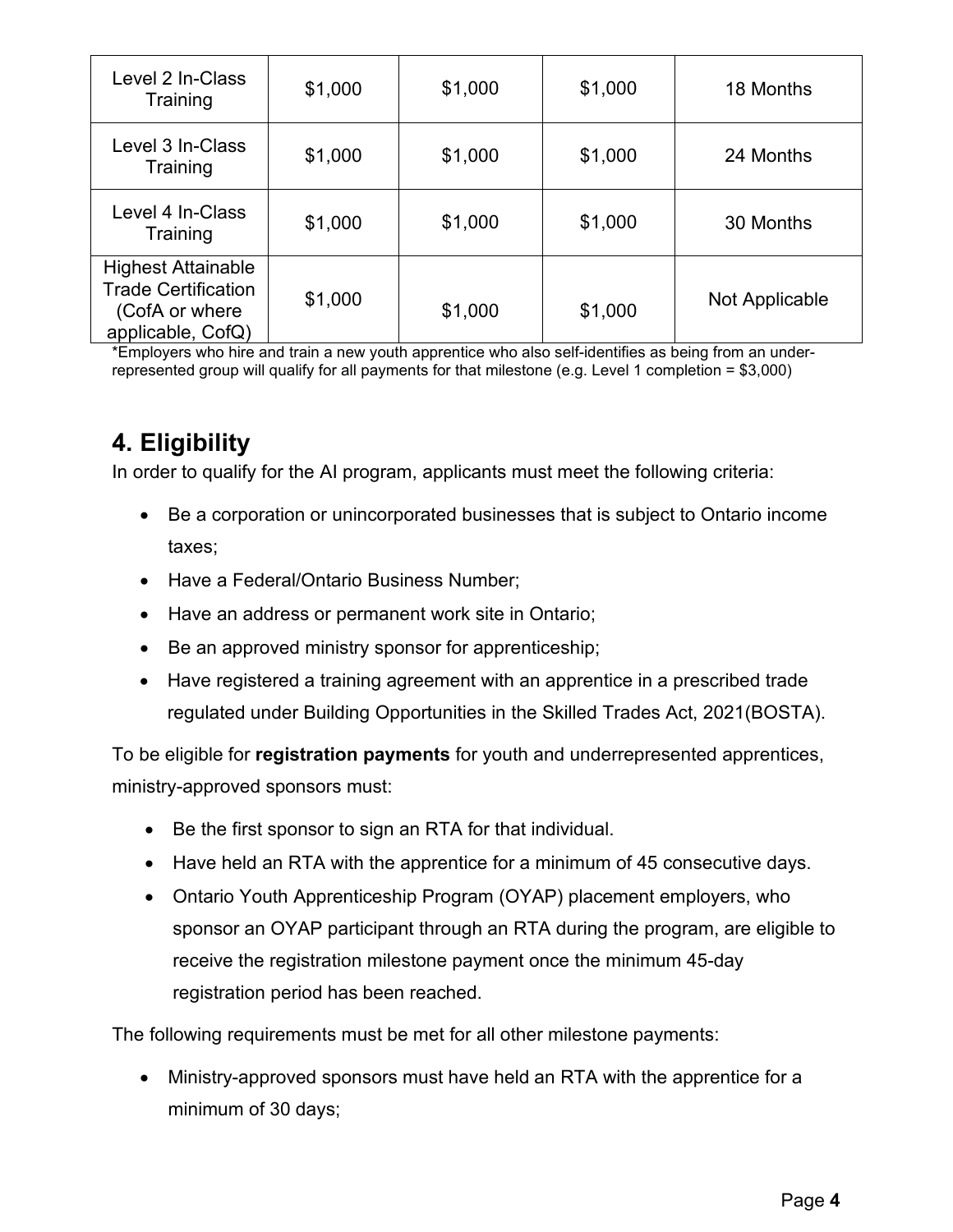- The RTA must have been signed within 30 days of the in-class training start date; and
- The apprentice must be registered in the trade program (i.e., the apprentice's initial trade program registration date) for the mandatory minimum apprentice registration period for each applicable milestone (refer to Table 1 in Section 3 for more details).

Eligible group sponsors may apply for the AI program on behalf of employers who are part of a ministry-approved group sponsor arrangement.

- The ministry will issue AI milestone payments to eligible group sponsors, who will then distribute and apportion, where applicable, the funds to employer members who provided the on-the-job training within the group sponsor arrangement.
- Eligible group sponsors will be issued funding after completing the one-time application and agreeing to the terms and conditions outlined therein.
- The terms and conditions will specify group sponsor duties and accountability with respect to distributing and reporting on milestone payments.
- Group sponsors will not retain milestone payments for themselves, and any funds that are not distributed to employers will be recovered by the ministry.<sup>[1](#page-5-1)</sup>
- The ministry does not collect information on employers who are part of a group sponsor arrangement through apprenticeship registration, only information about the group sponsor who signs the ministry RTA.

Eligible sponsors ensuring training is provided for apprentices in all [trades prescribed](https://www.ontario.ca/page/list-skilled-trades-ontario#section-1)  [under](https://www.ontario.ca/page/list-skilled-trades-ontario#section-1) BOSTA may apply for milestone payments. If a trade is deprescribed post-AI program implementation, the trade will be removed from eligibility with a transition period communicated to eligible sponsors actively training apprentices in the trade.

## <span id="page-5-0"></span>**5. Audit and Accountability**

To help ensure accountability, sponsor recipients may be subject to an annual audit conducted by the ministry. This audit may include requests for proof of documentation from:

<span id="page-5-1"></span><sup>1</sup> In situations where the group sponsor directly contributes to apprentice on-the-job training (e.g., cooperative employer training model), they may retain AI program funding apportioned to the training provided to the identified apprentice(s) per achievement milestone.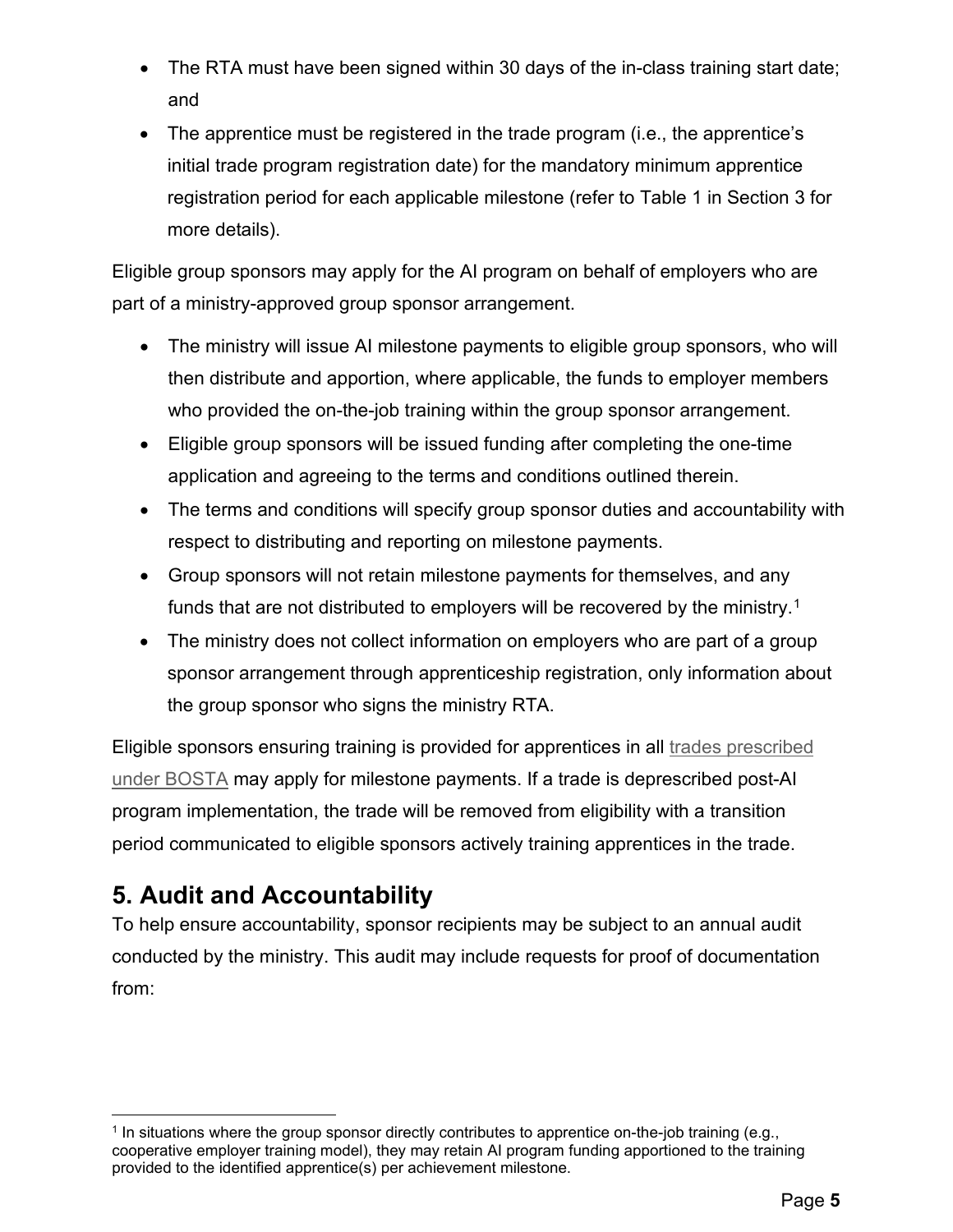- **Employer sponsors** to confirm apprentice employment during the time the AI milestone payment was issued (e.g., record of employment, apprentice statement/account, etc.).
- **Group and individual sponsors** to confirm payments were distributed to employers within the group or individual sponsor arrangement (e.g., work contract, bank statement, employer information, etc.).

As part of the audit process and in accordance with the AI program terms and conditions for **group sponsors**:

- All group sponsors issued milestone payments will provide the ministry with an annual accounting of how the funds were distributed, and where applicable, apportioned to group sponsor employers.
- Ministry staff will conduct inquiries with a sample of the employers listed in the accounting to verify that payments were received in accordance to the amounts reported by the group sponsor.

Recipients of AI funding will be required to comply with ministry audit requests. Failure to do so will result in measures taken by the ministry, which could include a hold-back or recovery of funding.

## <span id="page-6-0"></span>**6. Defined Terms**

The following terms are defined in the *Building Opportunities in the Skilled Trades Act, 2021* (BOSTA), s 1:

- **"Apprentice"** means an individual who, pursuant to a registered training agreement, is receiving or is to receive training in a trade that is required as part of an apprenticeship program.
- **"Youth Apprentice"** is a registered apprentice under the age of 25 at the time the milestone is achieved.
- **"Under-represented Apprentice"** is a registered apprentice who self-identifies as female, transgendered, Francophone, Indigenous, newcomer, person with a disability and/or racialized.
- **"Sponsor"** under BOSTA means a person who, pursuant to a registered training agreement, is required to ensure that an individual is provided with the training required as part of an apprenticeship program.